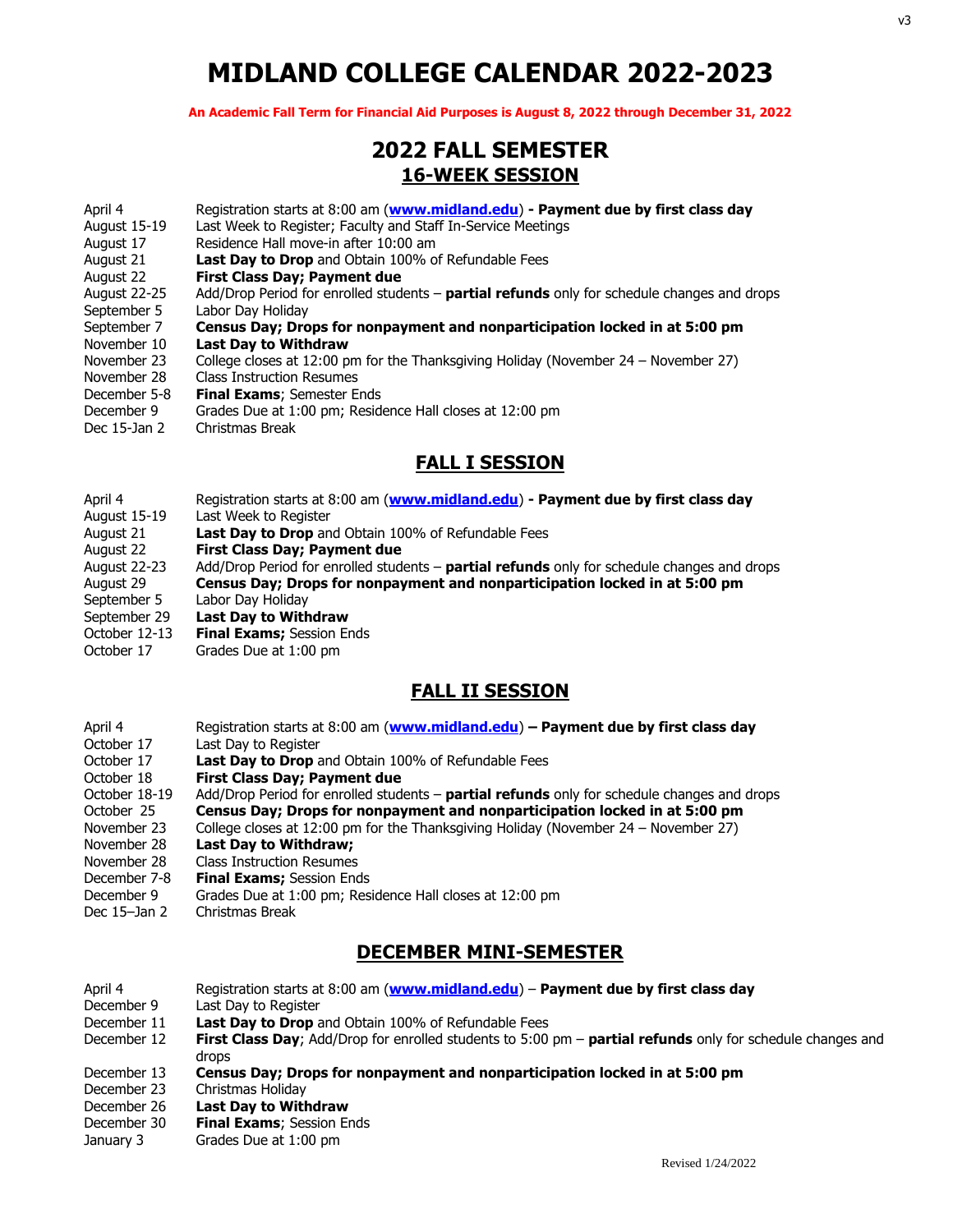**An Academic Spring Term for Financial Aid purposes is January 1, 2023 through May 11, 2023 Please Note: The State of Texas only allows students to take one class during the December Mini-Semester; students signing up for more than one class will be dropped from the most recent course add(s).**

# **2023 SPRING SEMESTER 16-WEEK SESSION**

| October 3     | Registration starts at 8:00 am (www.midland.edu) - Payment due by first class day             |
|---------------|-----------------------------------------------------------------------------------------------|
| January 3     | Administrative Offices open                                                                   |
| January 9-13  | Last Week to Register; Faculty and Staff In-Service Meetings                                  |
| March 1       | Submission of Application for Spring Graduation Ceremony                                      |
| January 14    | Residence Hall Move-in after 10:00 am                                                         |
| January 16    | Martin Luther King Holiday; Last Day to Drop and Obtain 100% of Refundable Fees               |
| January 17    | First Class Day; Payment due;                                                                 |
| January 17-20 | Add/Drop Period for enrolled students $-$ partial refunds only for schedule changes and drops |
| February 1    | Census Day; Drops for nonpayment and nonparticipation locked in at 5:00 pm                    |
| March 13-17   | Spring Break                                                                                  |
| March 20      | Class Instruction Resumes                                                                     |
| April 7       | Easter Holidav                                                                                |
| April 10      | <b>Class Instruction Resumes</b>                                                              |
| April 13      | <b>Last Day to Withdraw</b>                                                                   |
| May 8-11      | Final Exams; Semester Ends                                                                    |
| May 12        | Grades Due at 1:00 pm                                                                         |
| May 12        | Graduation Ceremony (Langford Chaparral Center, 7:00 pm)                                      |
| May 13        | Residence Hall closes at 12:00 pm                                                             |
|               |                                                                                               |

## **SPRING I SESSION**

- October 3 Registration starts at 8:00 am (**[www.midland.edu](http://www.midland.edu/)**) **Payment due by first class day**
- January 3 Administrative Offices open<br>January 9-13 Last Week to Register
- Last Week to Register
- January 16 Martin Luther King Holiday; Last Day to Drop and Obtain 100% of Refundable Fees;
- January 17 **First Class Day; Payment due**
- Add/Drop Period for enrolled students **partial refunds** only for schedule changes and drops
- January 24 **Census Day; Drops for nonpayment and nonparticipation locked in at 5:00 pm**
- February 23 **Last Day to Withdraw**<br>March 8-9 **Final Exams:** Session E
- March 8-9 **Final Exams**; Session Ends<br>March 20 **Grades** Due at 1:00 pm
- Grades Due at 1:00 pm

## **SPRING II SESSION**

| October 3   | Registration starts at 8:00 am (www.midland.edu) - Payment due by first class day                  |
|-------------|----------------------------------------------------------------------------------------------------|
| March 20    | Last Day to Register                                                                               |
| March 20    | <b>Last Day to Drop</b> and Obtain 100% of Refundable Fees                                         |
| March 21    | <b>First Class Day</b>                                                                             |
| March 21-22 | Add/Drop Period for enrolled students – <b>partial refunds</b> only for schedule changes and drops |
| March 28    | Census Day; Drops for nonpayment and nonparticipation locked in at 5:00 pm                         |
| April 7     | Easter Holiday                                                                                     |
| April 10    | <b>Class Instruction Resumes</b>                                                                   |
| April 27    | Last Day to Withdraw                                                                               |
| May 10-11   | <b>Final Exams; Session Ends</b>                                                                   |
| May 12      | Grades Due at 1:00 pm                                                                              |